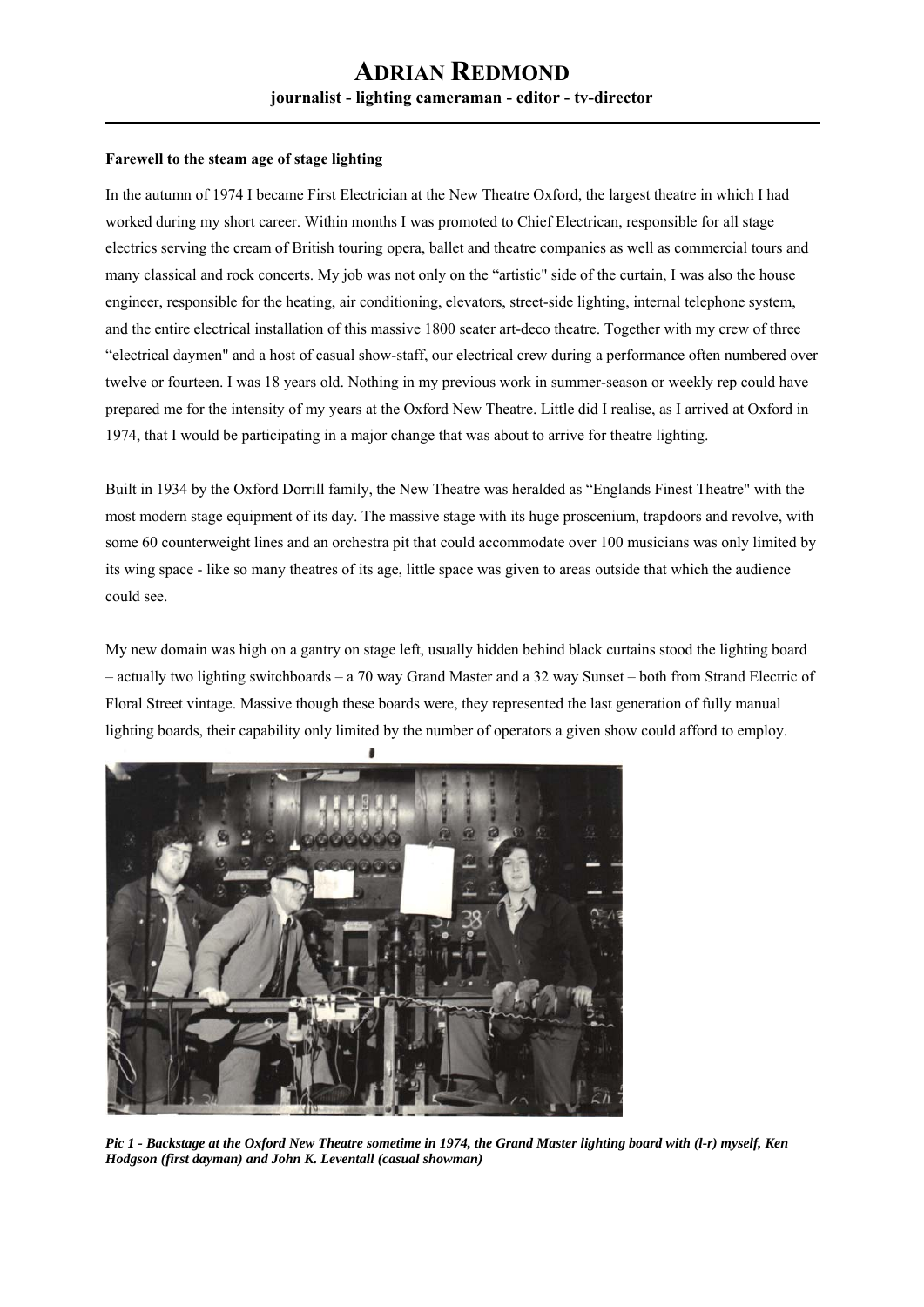Until the early 1960's the Grand Master was the ultimate lighting control board in English theatres, though by the mid sixties with was becoming eclipsed by a new control systems, many of which were based on organ-consoles that could be located front of house giving the operator - for the first time - a view of the stage and of the result of his efforts. These new boards were initially "remote controlled" versions of the Grand Master, controlling banks of the same sunset resistance dimmer modules, which continued to perform their dimming function by inserting a variable resistance in series with the lighting load – resulting in high energy consumption and a lot of waste heat.

It is hard today in the age of computer contolled thyristor dimmers, with which almost anything is possible, to recall the often severe limitations that manually operated resistance boards placed on the lighting designer, and thus the director and the performance. The ingenuity of board design, the stage lighting installation, and not least, the operators, seems archaic to me today, and yet we worked with such limitations for many years, often without even considering them limitations.

Before I address the electrical and mechanical limitations, it is important to understand the fundamental difference between the operation of these manual boards and the lighting control systems of today. Today's lighting designers and operators think in terms of lighting states – the "picture" that we create on the stage in any given state of the production, with the cues themselves being the transitions between those states. Thus, modern boards store and recall the memory numbers of specific states following any given cue together with the dynamic data about how the transition must occur. The information required to achieve a given state is always avaliable to the operator.

With manual boards such as the Grand Master, we never dealt with the concepts of states, unless the lighting was completely static from the moment the audience arrived until they left – which was almost never.

Instead, everything we did was planned and plotted according to the actions necessary to transition from one state to another, our plot recording only the transitions for individual faders for each cue. These transitions would be recorded – circuit by circuit - on a plot sheet, that was usually the back of a poster card for a previous performance. A transition for a given circuit would be recorded as a fraction, with the circuit number above and the level below – for example 27/4+ would mean circuit 27 to level 4+ - halfway between level 4 and level 5. The reproduction of more discreet intervals of level was rarely attempted. An upwards or downwards pointing arrow beside this fraction would indicate whether the action was fading up or down.

This method worked because it gave the operators the only information that they required for any given transition, but it did pose limitations. During technical rehearsals, especially of complex longer shows such as opera and ballet where the director might wish to rehearse only specific scenes to save labouring the principal perfomers or, following mistakes, might wish to reset to an earlier state, the lighting operators would have to "rewind" to the last know state – typically a full blackout - and then work their way through the subsequent transitions until they arrived at the desired state. This process could be very time consuming.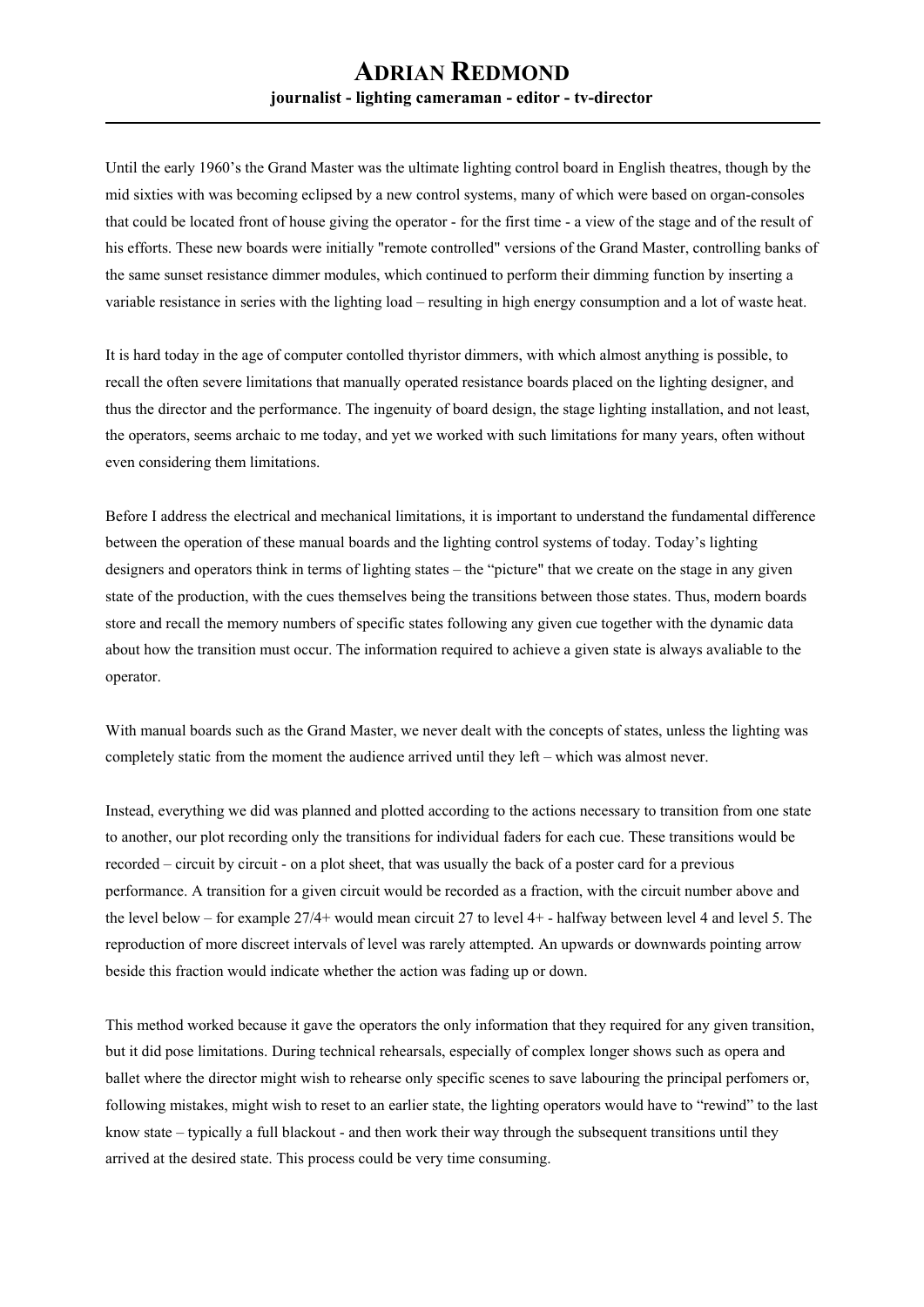This was not the only limitation imposed by the manual lighting control board. There were a host of other, more complex challenges defined by the mechanical and electrical configuration of the board itself. To illustrate this I will use the example of the Grand Master at Oxford.

The Grand Master was essentially a very heavy iron framed rack holding several rows or banks of mechanical resistance dimmers. In front of the rack were a series of "fader" levers, each operating a single dimmer module.

The fader levers were each pivoted on a transverse axle, to which they could be locked or "ganged", allowing a group of adjacent faders to be raised or lowered together, by manual operation of a wheel at the end of each axle. If for example several circuits had to fade up from blackout to the same level, the requisite levers would be locked to the axle, and the axle would be rotated until the levers reached the desired level. If the levers had to reach different levels, then one operator could turn the axle, and the other operator could "un-couple" one or more levers from the axle as they reached the desired level, allowing the other levers to proceed to a higher level. The same would be the case when fading down to different levels. Circuits, the level of which did not change with a given transition, would simply be left un-coupled.

This approach could work well with a small number of circuits, the faders of which were on the same axle, though this would rarely be the case.

The Oxford Grand Master had six banks of fader levers on six axles. (Some larger Grand Masters were equipped with eight banks). At Oxford, these banks were arranged in two sets of three – one above the other, with each bank of three to the left or right of the centre of the board.

| Bank $1 -$ circuits $1 - 12$  | $\vert$ Bank 4 – circuits 37 - 46 |
|-------------------------------|-----------------------------------|
| Bank 2 – circuits $13 - 24$   | Bank $5$ – circuits 47 - 58       |
| Bank $3$ – circuits $25 - 36$ | Bank 6 – circuits 58 - 70         |

The resitance dimmers and fader banks occupied the lower part of the board. Above these was a heavy bakelite panel onto which the switches and fuses for each circuit were mounted, and behind which the busbars and wiring was arranged.

In the lower centre of the board was the Grand Master wheel and interlinking axles. There were two vertical interlinking drive shafts – on serving banks 1 – 3 and one serving banks 4 –6. Both of these vertical shafts were driven through gears by a single master wheel. Thus the master wheel could drive both vertical shafts and all six bank axles at once.

Each bank axle was equipped with a gear lever, which allowed the axle to be coupled to the vertical drive shaft. The gear lever was arranged so that in its middle position it was in neutral (un-coupled from the vertical drive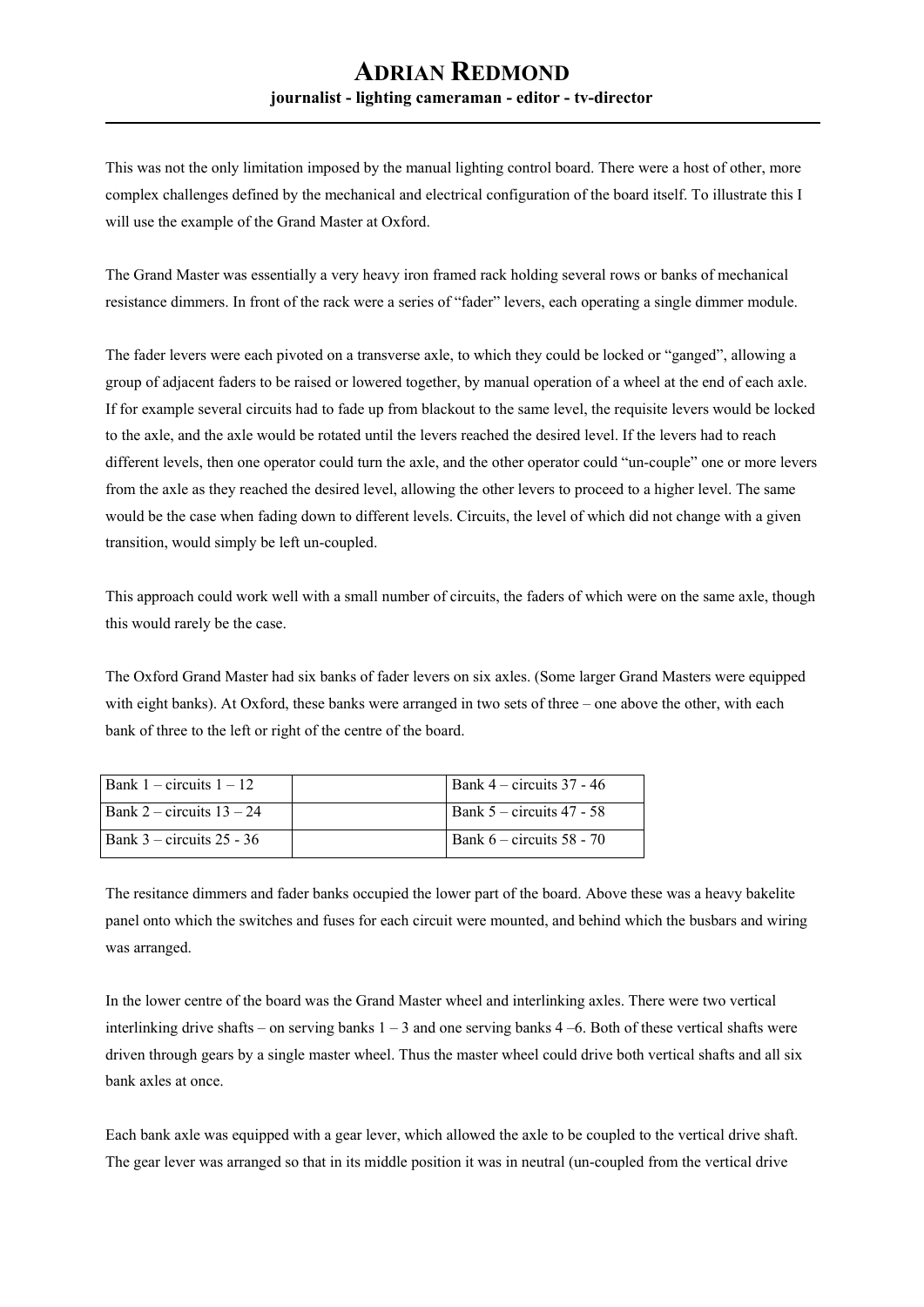shaft) in the up position it would be coupled to the vertical drive shaft in one direction, in the down position it would be coupled to the vertical drive shaft in the opposite direction.

Thus to accomplish a simple cross fade between circuits on two banks, the requisite circuits would be coupled to their respective axles, and the gear levers for each axle would be engaged so that one would fade up and the other would fade down. This still required the operator to remember which direction to turn the grand master wheel.

In this way, quite complex transitions between lighting states could be configured, with each bank axle rotating in one or other (or neither) direction, and each required fader lever locked on or off to its axle.



*Pic 2 - A four bank 96 way Grand Master* 

The operating examples I have described above are quite simple – controlling several fader levers on single bank or cross-facing between circuits on several banks. But in the real world of operation things were always much more complicated, not least because the operator had limited control of which lights could be connected to which fader circuits. Such were the limitations of the electrical configuration – not only of the Grand Master itself, but also of the entire installation.

In most theatres of the Grand Master period all lighting circuits were hard-wired from the dimmer to the outlet. This was the era before full patching of loads became possible.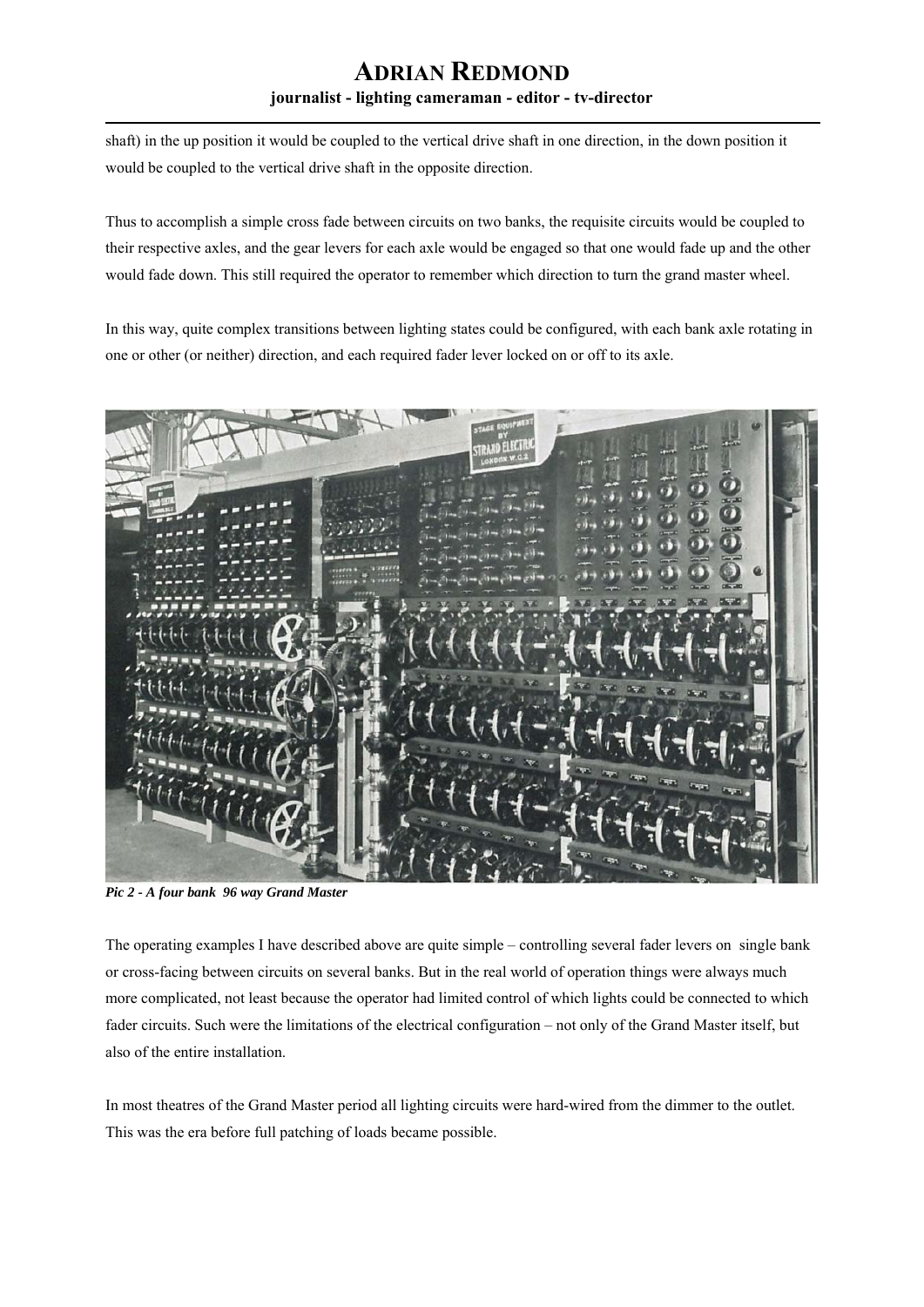This meant that the design of the electrical installation dictated to a large degree, which circuits would be available in different parts of the theatre. By the time that the Grand Master arrived, most theatres were operating on AC power, supplied from the utility company in three phases. Electrical safety regulations dictated that there should be six feet of physical separation between any two single phase portable appliances that were powered on different phases – thus reducing the risk of interphase electrical shock to those working with the equipment.

Whilst phase separation was rarely enforced at the operational level of theatre rigging, it was usually enforced in the actual installation – the hard wiring. A typical separation solution would be to feed front of house circuits on one phase, outlets above the stage (fly sockets on the second phase, and outlets at stage level (dips on the third phase.

Of course no hard wired installation could take account of the fact that different productions would require lighting units to be located differently. Thus many a theatre electrician, when faced with the demands of the lighting designer, would have to feed stage floor equipment from available circuits on the fly floor, or lighting bars from available circuits at stage level.

There was some attempt, not least on the part of Strand Electric and other equipment suppliers, to standardise theatre installations, particularly in the days of variety theatre, where lighting was often limited to a choice of colour mixes. In some theatres, including Oxford when I first arrived there, some lighting fittings, especially overhead battens and footliights, were hard wired in three or four "colour" circuit groups. Thus it was common to find that such equipment was wired to the lighting board in such a way that each color group would be configured to a dimmer on a single fader axle, so that all the "blue" circuits would be on one axle and all the "amber" circuits would be on another – thus making simple cross fades between banks simple. This approach was better suited to lighting variety shows but fell far short of the flexibility required for opera, ballet or straight drama.

But the concept of colour grouping extended also to the hard wiring of the board itself. Behind the to control panel, each dimmer circuit was fed from switched busbars, each controlled by a relay. In this it was possible to switch an entire colour group on or off. By an ingenious use of the colour master relays and the mechanical dimmer controls, it was possible to exact some complicated state changes – though not always in the way particular production would have wished for – but it gave some level of flexibility. The Oxford Grand Master had four colour groups – denoted as white, red, orange and green.

The aforementioned configuration was further complicated – behind the switch panel, by the requirement to create colour groups involving dimmers that were operating on different phases – therefore some colour groups had to be fed and relay-switched from separate group specific multiphase busbars.

And to cap it off, the entire installation was fed through a single three phase relay, allowing a single blackut switch to control everything. The mechanical noise of the color group and master blackout relays was often a problem in quiet perfomances.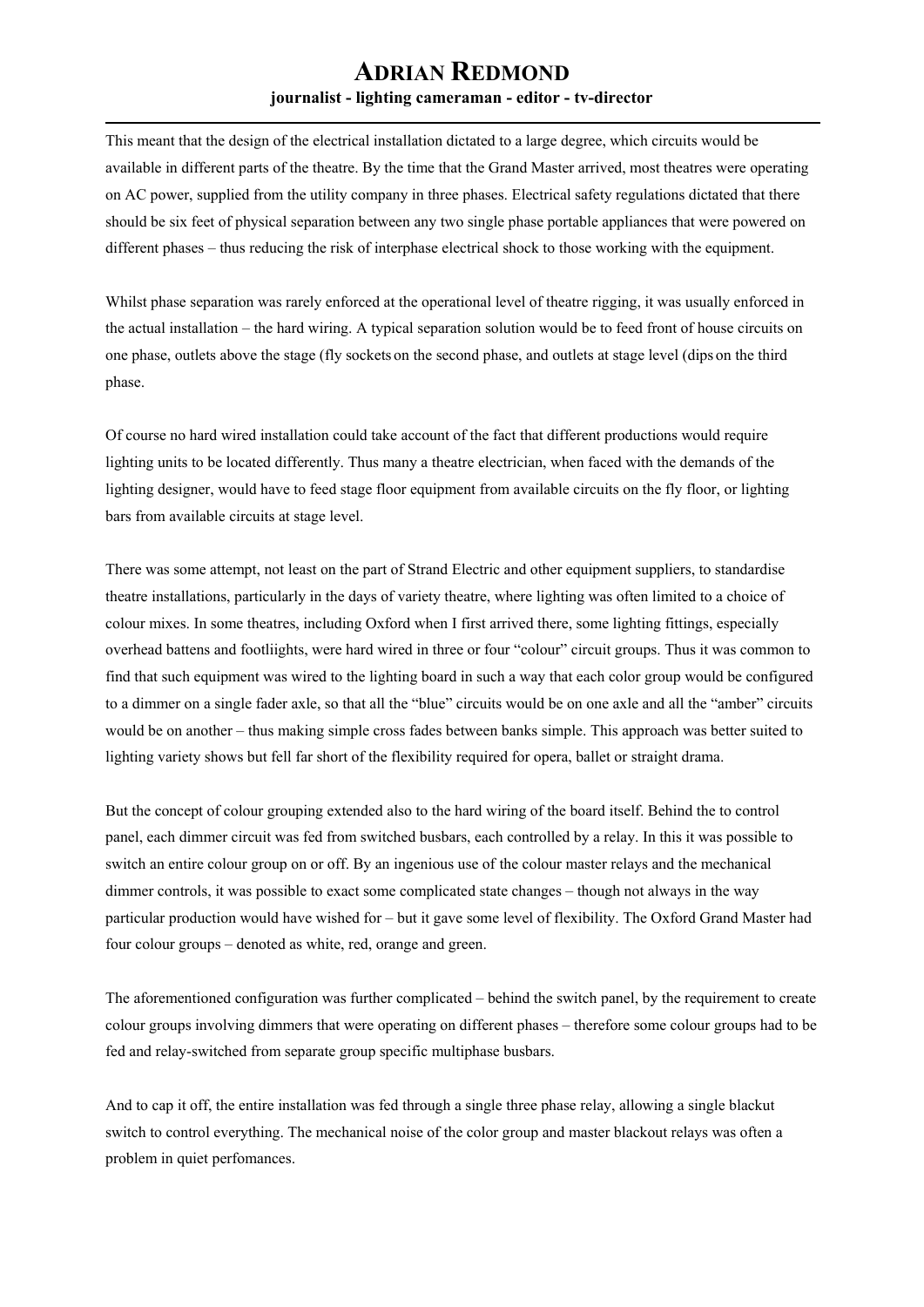From the Grand Master switchboard there was also switched (not dimmed control of several circuits – orchestra (music stand lights, working lights (often installed in the overhead battens and "stage locals" – general purpose outlets for dressing tables and other loads. There was also a single wired fuse for each circuit on the bakelite panel, these often had to be rewired during a performance.

Another aspect of the inflexibility of resistance dimmers what that dimmers where designed and build for specific loads – typically 500w, 1000w and 2000w – the performance curve of a dimmer was directly related to its load – a 500w spotlight on a 2000w dimmer would perform quite differently to the same light on a 500 dimmer curcuit. In fact, small loads on big dimmers required an additional "dummy load" – such as a old spotlight of the required rateing, hidden on the fly rail or in the cellar, to be added to the load to ensure that the dimmer gave a reasonable response curve – otherwise a low wattage load would appear fully lit with the dimmer at level 4.

Each circuit was also furnished with an independent feed – by switching the circuit switch to "independent" the circuit would be fed independently of the resistance dimmer, and thus be fully "on". All circuits switched to independent could be switched off via a master independent switch. Unlike some later Strand boards which allowed circuits switched to independent to have the dimmer reallocated to another load (to make it possible to light a show with more lights than dimmers, though never dimming all at once, the Grand Master could not do this. But the independent feature was useful if the circuit had to be sluightly overloaded – the dimmer could handle the fade up or down, but relieved of the overload that would otherwise have produced excess heat.

In the late fifties the seventy circuits of the Grand Master board proved inadequate for the New Theatre Oxford. But these boards were not "modular" in the modern sense of the word, the addition of extra circuits would require extensive electrical and mechanical modifications – something that was both time-consuming and expensive for a theatre that was in production almost every day. So a simple yet cumbersome workaround was chosen – the addition of a separate 32 circuit "Sunset" dimmer board alongside the Grand Master. Whilst giving the required additional circuits, this negated the ability to control everything from a single master wheel or single group or master blackout relays, and it implied, for many shows, the need for additional operators.

Operating the Grand Master was often hard and hot work. I remember productions at Oxford in the 70's when we had up to six operators on the board for complex shows, simply because one man could not physically reach all levers and switches at the same time as turning the Grand Master wheel. The wheel itself could be cumbersome to operate. When locked to its bank axle, each fader lever was fitted with a stop at each end of its travel, which released its grip on the axle when it reached these extremities, thus reducing the friction aginst which the operator would have to work with the Grand Master wheel. Despite this, busy shows with many repetitive fade-ups and downs were hard work, and at some time in its life, the board at Oxford was fitted with a heavy cast iron flywheel behind the board to ease the operaton of the Grand Master wheel. If I recall, a total fade up or down of all circuits could be accomplished – with practice and training – in under six seconds.